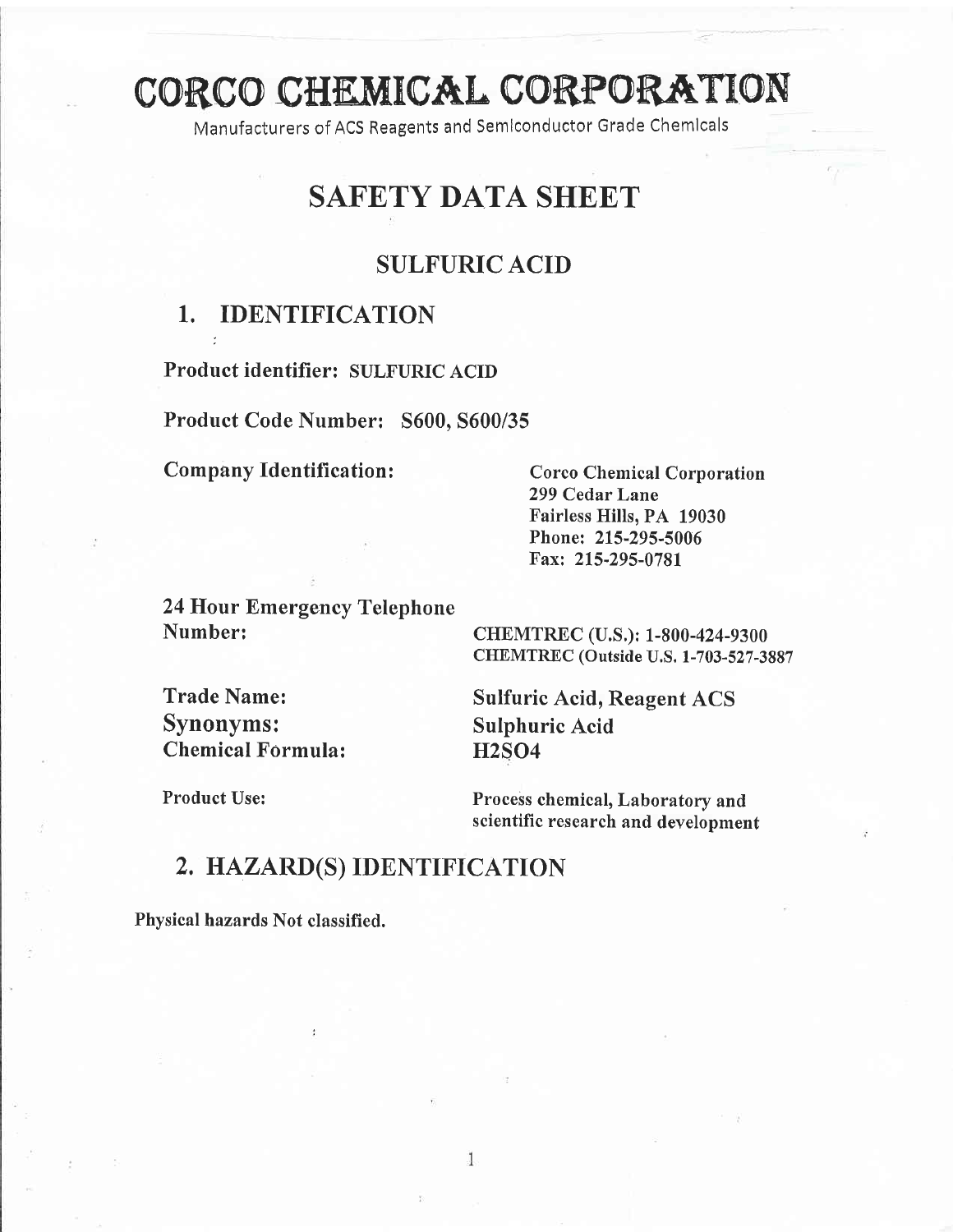#### Health hazards

Skin corrosion/irritation Serious eye damage/eye irritation Specific target organ toxicity, single exposure Specific target organ toxicity, repeated Exposure

Category I Category <sup>L</sup> Category (respiatory system) Category <sup>1</sup> (respiratory system)

OSHA hazard(s)

Not classified.

Label elements



#### Signal word Danger

Hazard statement: Causes severe skin burns and eye damage. Causes serious eye damage. Causes damage to organs (respiratory system). Causes damage to organs (respiratory system) through prolonged or repeated exposure. Harmful to aquatic life. Harmfill to aquatic life with long lasting effects.

#### Precautionary statement

Prevention: Do not breathe mist or vapor. Use with adequate ventilation. Wash thoroughly after handling. Do not eat, drink or smoke when using this product. Wear protective gloves/protective clothing/eye protection/face protection. Keep in tightly closed container. Loosen closure carefully. Do not add water to contents while in container because of violent reaction. In case of spill, flush away by flooding with water applied quickly to entire spill. Neutralize washings with lime or soda ash. fn case of contact, immediately flush eyes or skin with plenty of water for at least 15 minutes while removing contaminated clothing and shoes. If swallowed, do not give emetics.

 $\overline{2}$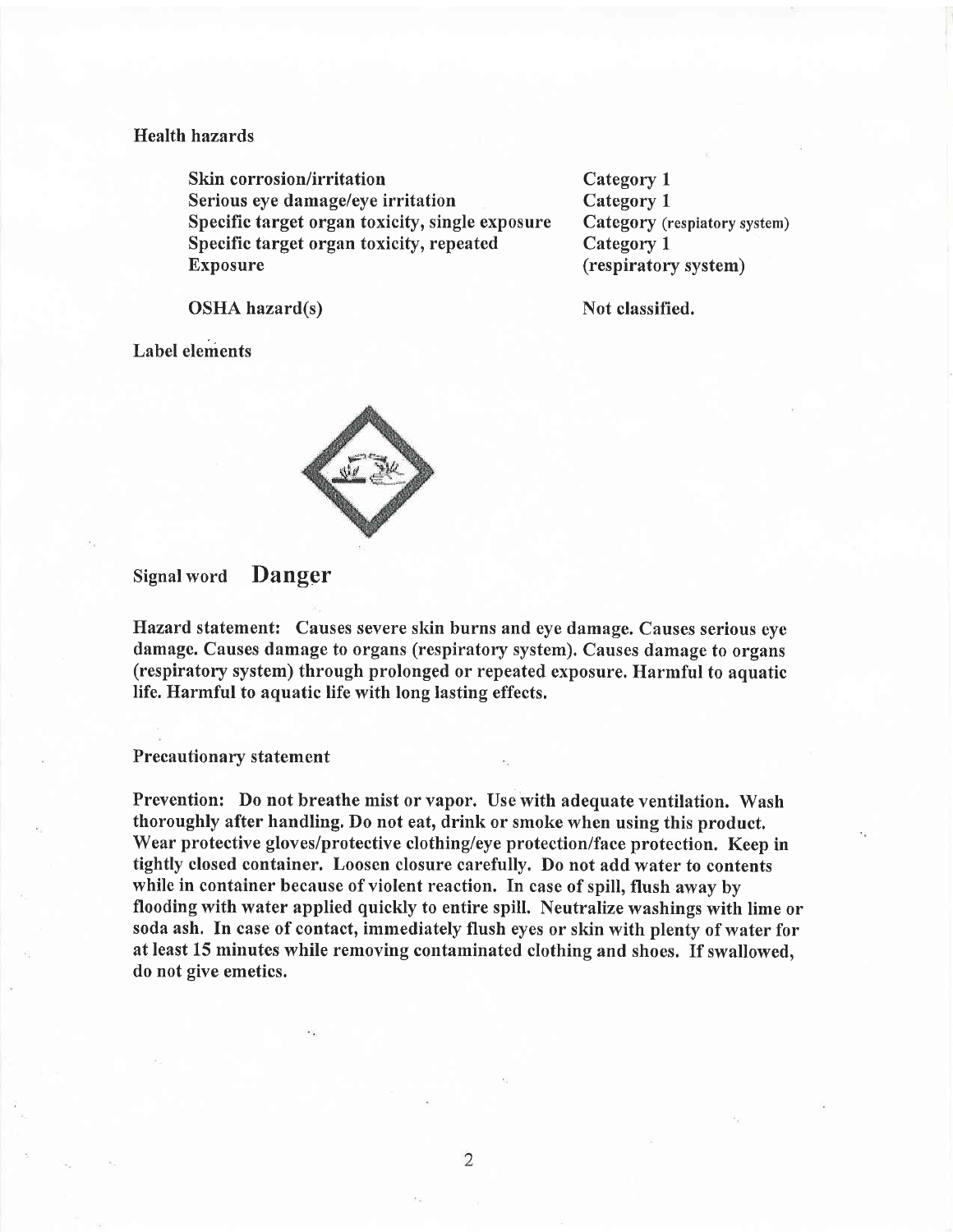If in eyes: Rinse cautiously with water for several minutes, Remove contact lenses, if present and easy to do. Continue rinsing.Imrnediately call a POISON CENTER or doctor/physician.

Storage: Store locked up.

Disposal: Dispose of contents/container to an appropriate treatment and disposal facility in accordance with applicable laws and regulations, and product characteristics at time of disposal.

#### 3. .Composition/information on ingredients

CAS Number: 7664-93-9  $EC$  Number: 231-639-5 Index Number: 016-020-00-8 Molecular Weight: 98.08 g/mol

| Ingredient    |           |           |              |            | <b>CAS Number EC Number Percent Hazardous Chemical Characterization</b> |
|---------------|-----------|-----------|--------------|------------|-------------------------------------------------------------------------|
| Sulfuric Acid | 7664-93-9 | 231-639-5 | $35 - 95\%$  | <b>Yes</b> | <b>Substance</b>                                                        |
| Water         | 7732-18-5 | 231-791-2 | $-10 - 65\%$ | No.        | <b>Mixture</b>                                                          |

## 4, First-aid measures

In all cases, immediately call a POISON CENTER or doctor/ physician.

Inhalation: Remove to fresh air. If not breathing, give artificial respiration. If breathing is difficult, give Oxygen. Call a physician immediately.

Ingestion: DO NOT INDUCE VOMITING! Give large quantities of water. Never give anything by mouth to an unconscious person. Call a physician immediately.

Skin Contact: In case of contact, immediately flush skin with plenty of water for at least 15 minutes while removing contaminated clothing and shoes. Wash clothing before reuse. Excess acid on skin can be neutralized with a 2% solution of bicarbonate of soda. Call a physician immediately.

Eye Contact: Immediately flush eyes with plenty of water for at least 15 minutes, lifting lower and upper eyelids occasionally. Call a physician immediately.

General information: Ensure that medical personnel are aware of the material(s) involved, and take precautions to protect themselves. Wash contaminated clothing before reuse.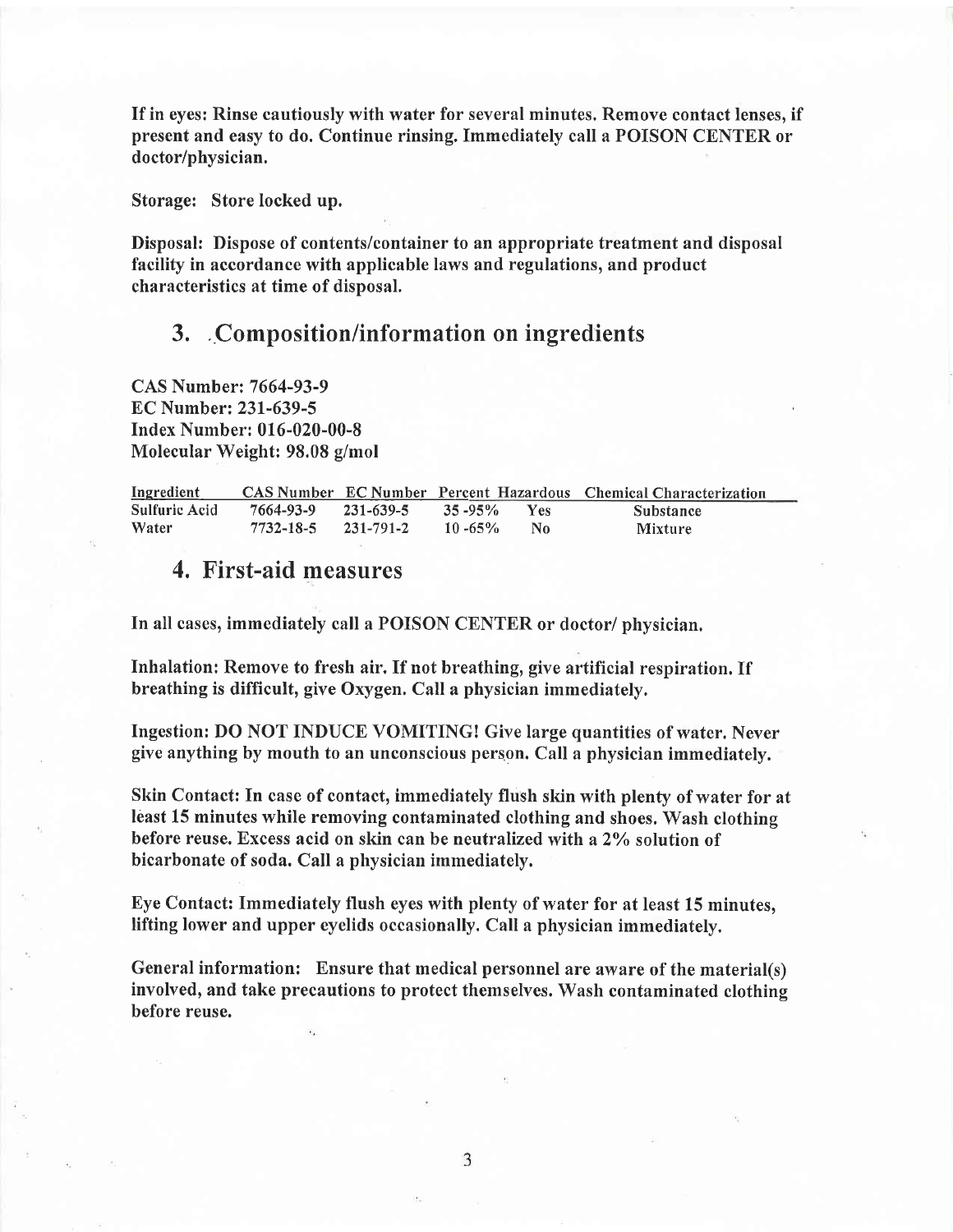#### 5. Fire-fighting measures

Fire: Concentrated material is a strong dehydrating agent. Reacts with organic materials and may cause ignition of finely divided materials on contact.

Explosion: Contact with most metals causes formation of flammable and explosive Hydrogen gas.

Fire Extinguishing Media: Dry chemical, foam or Carbon Dioxide. Do not use water on material. However, water spray may be used to keep fire exposed containers cool.

Special Information: In the event of a fire, wear full protective clothing and NIOSHapproved self-contained breathing apparatus with full face piece operated in the pressure demand or other positive pressure mode. Structural firefighter's protective clothing is ineffective for fires involving this material. Stay away from sealed containers.

## 6. Accidental Release Measures

Personal precautions, protective equipment and emergency procedures: Keep unnecessary personnel away. Local authorities should be advised if significant spillages cannot be contained. Do not touch damaged containers or spilled material unless wearing appropriate protective clothing. Keep people away from and upwind of spilUleak. Keep upwind. Keep out of low areas. Ensure adequate ventilation. Wear appropriate personal protective equipment.

Environmental Precautions and Methods and Materials for Containment and Cleaning Up: Contain and recover liquid when possible. Do not let product enter drains. Neutralize with alkaline material (soda ash, lime,) then absorb with an inert material (e. g., vermiculite, dry sand, earth,) and place in a chemical waste container. Do not use combustible materials, such as saw dust. Do not flush to sewer! US Regulations (CERCLA) require reporting spills and releases to soil, water and air in excess of reportable quantities. The toll free number for the US Coast Guard National Response Center is (800) 424-8802.

#### 7. Handling and storage

Precautions for safe handling: Do not allow water to get into container because of <sup>a</sup> violent reaction. Do not breathe mist or vapor. Do not get this material in contact with eyes. Do not get this material in contact with skin. Do not get this material on clothing" Avoid prolonged exposure. Wash hands thoroughly after handling. Avoid release to the environment. Do not empty into drains. Conditions for safe storage,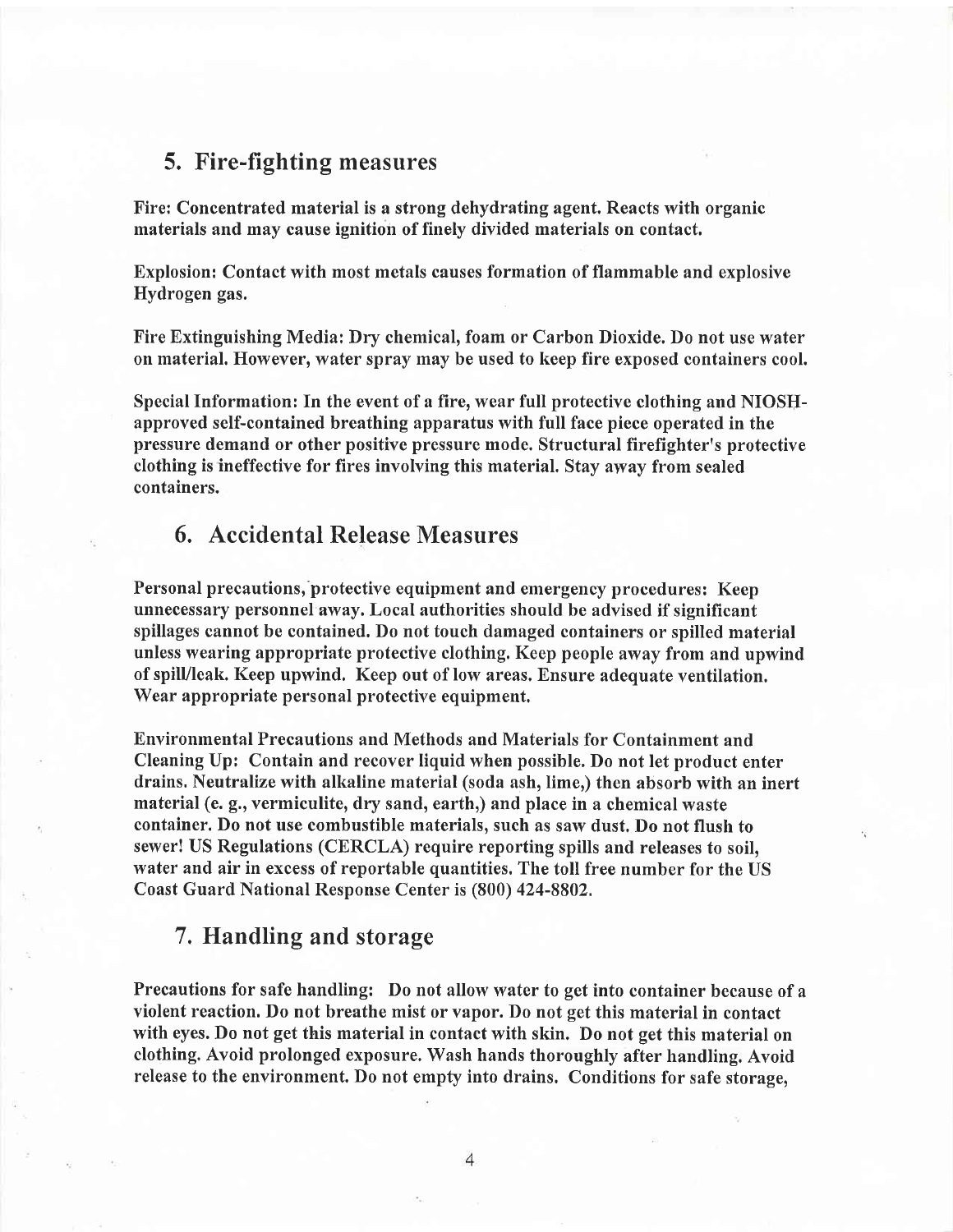including any incompatibilities. Store locked up. Keep the container dry. Keep container tightly closed. Store in a cool, dry place .out of direct sunlight.

#### 8. Exposure controls/personal protection

Airborne Exposure Limits:

For Sulfuric Acid: OSHA Permissible Exposure Limit (PEL) - 1 mg/m3 (TWA)  $ACGIH$  Threshold Limit Value (TLV) - 0.2 mg/m3(T) (TWA) A2 Suspected Human Carcinogen for sulfuric acid contained in strong inorganic mists.

Ventilation System: A system of local and / or general exhaust is recommended to keep employee exposures below the Airborne Exposure Limits. Local exhaust' ventilation is generally preferred because it can control the emissions of the contaminant at its source, preventing dispersion of it into the general work area. Please refer to the ACGIH document, Industrial Ventilation, A Manual of Recommended Practices, most recent edition, for details.

Personal Respirators (NIOSH Approved): If the exposure limit is exceeded and engineering controls are not feasible, a full face piece respirator with an acid gas cartridge and particulate filter (NIOSH type N100 filter) may be worn up to 50 times the exposure limit, or the maximum use concentration specified by the appropriate regulatory agency or respirator supplier, whichever is lowest. If oil particles (e.g. lubricants, cutting fluids, Glycerine, etc.) are present, use a NIOSH type R or P particulate filter. For emergencies or instances where the exposure levels are not known, use a full face piece positive-pressure, air-supplied respirator. WARNING: Air purifying respirators do not protect workers in Oxygen-deficient atmospheres.

Skin Protection: Wear impervious protective clothing, including boots, gloves, lab coat, apron or coveralls, as appropriate, to prevent skin contact.

Eye Protection: Use chemical safefy goggles and / or a full face shield where splashing is possible. Maintain eye wash fountain and quick-drench facilities in work area.

General hygiene considerations: When using, do not eat, drink or smoke. Do not get in eyes. Do not get this material in contact with skin. Do not get this material on clothing. Wash hands before breaks and immediately after handling the product. Handle in accordance with good industrial hygiene and safety practice.

5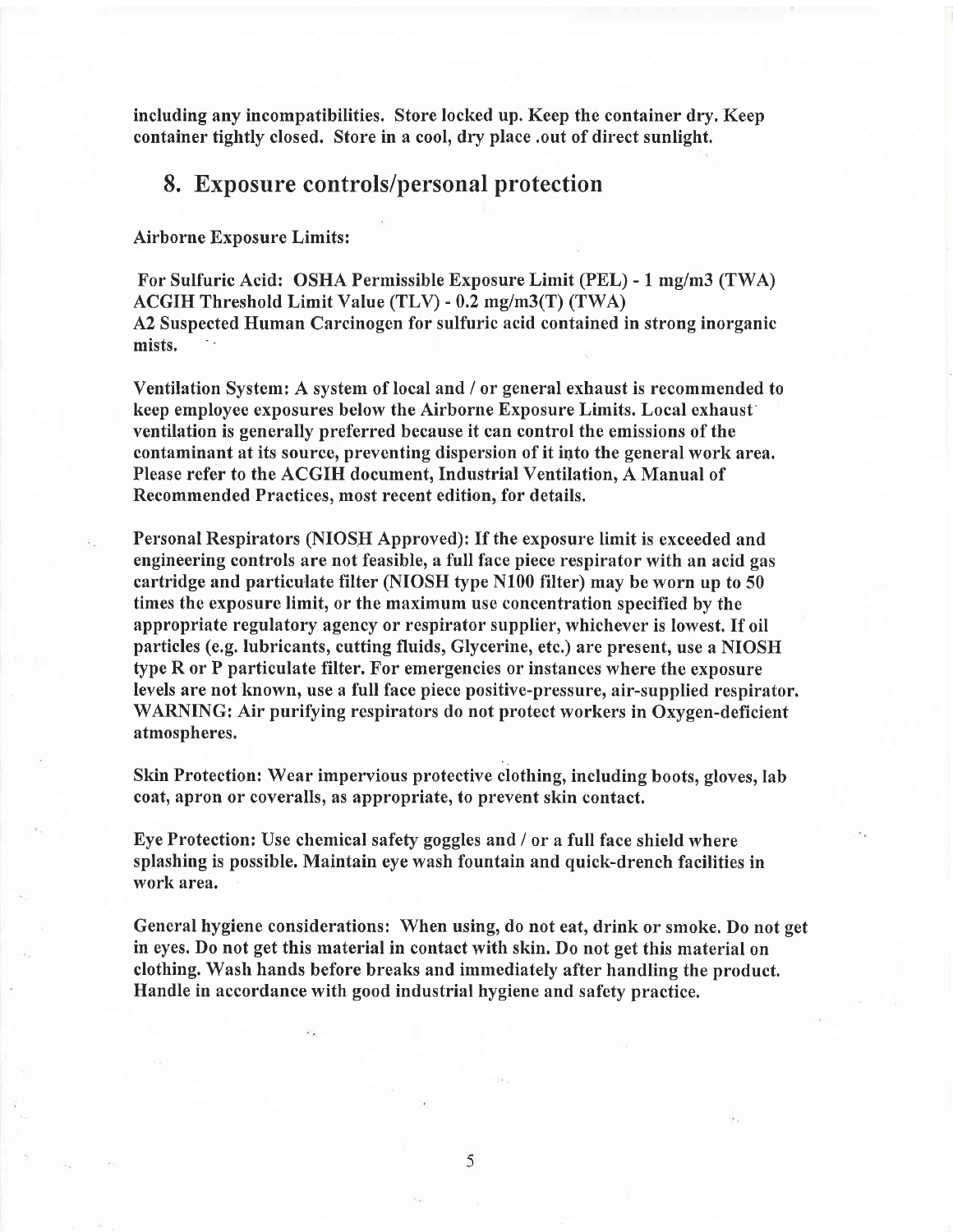## 9. Physical and chemical properties

Appearance: Clear oily liquid Odor: Odorless Odor Threshold: Not determined pH: 1 N solution (ca. 5% w/w) = 0.3; 0.1 N solution (ca. 0.5% w/w) = 1.2; 0.01 N solution (ca.  $0.05\%$  w/w) = 2.1 % Volatiles by volume @2lC (70F): No information found Melting Point: 3C (100%), -32C (93%), -38C (78%), -64C (65%) Boiling Point / Boiling Range: ca.290C (ca. 554F) (decomposes at 340C) Flash Point: Not applicable Evaporation Rate (BuAC=1): Not determined Flammability: Not applicable Upper / Lower Flammability or Explosive Limits: Not applicable Vapor Pressure (mm Hg): | @ 145.8C (295F) Vapor Density (Air=1): 3.4 Relative Density: 1.84 g/cm3 at 25  $\rm{^{\circ}C}$  (77  $\rm{^{\circ}F})$ Solubility: 100 g/100 ml water  $\omega$  100C (212F), 1g/13mL cold water Partition Coefficient: n-octanol / water: No data available Auto-ignition Temperature: No data available Decomposition Temperature: No data available Viscosify: No data available

#### 10. Stability and reactivity

Reactivity: Not available.

Chemical stabilify: Material is stable under normal conditions.

Possibility of hazardous reactions: Hazardous polymerization does not occur. Conditions to avoid: Exposure to moisture. Exposure to water vapor. Reacts violently with strong alkaline substances. This product may react with reducing agents. Do not mix with other chemicals.

Incompatible materials: Incompatible with bases. This product may react with reducing agents. Contact with metals may evolve flammable hydrogen gas. Hazardous decomposition products: No hazardous decomposition products are known.

#### 11. Toxicological information

Emergency Overview: POISON! DANGER! CORROSIVE. LIQUID AND MIST CAUSE SEVERE BURNS TO ALL BODY TISSUE. MAY BE FATAL IF SWALLOWED OR CONTACTED WITH SKIN. HARMFUL IF INHALED.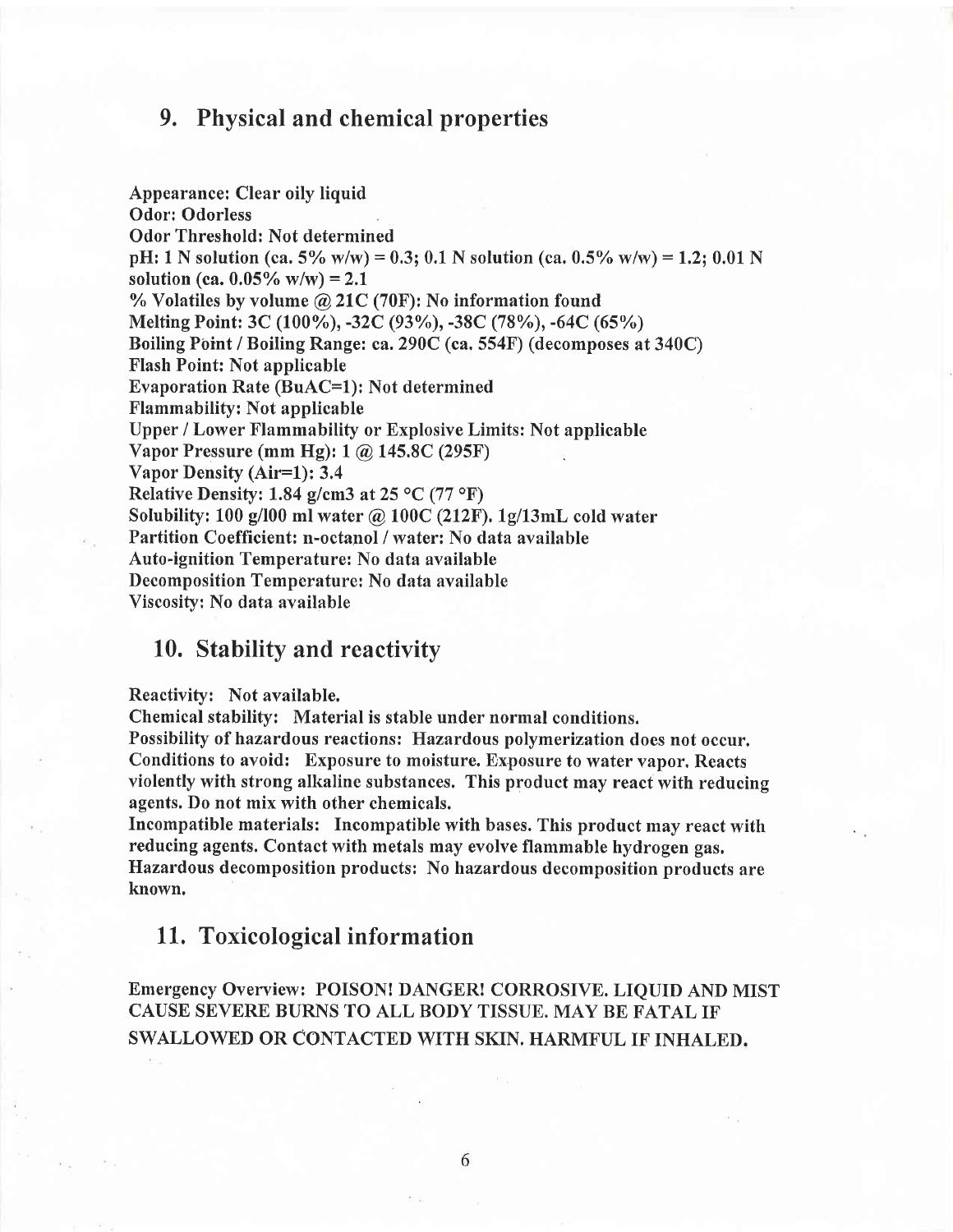#### AFFECTS TEETH. WATER REACTIVE. CANCER HAZARD. STRONG INORGANIC ACID MISTS CONTAINING SULF'URIC ACID CAN CAUSE CANCER. Risk of cancer depends on duration and level of exposure.

#### Potential Health Effects :

Inhalation: Inhalation produces damaging effects on the mucous membranes and upper respiratory tract. Symptoms may include irritation of the nose and throat, and labored breathing. May cause lung edema, a medical emergency.

Ingestion: Corrosive. Swallowing can cause severe burns of the mouth, throat, and stomach, leading to death. Can cause sore throat, vomiting, diarrhea. Circulatory collapse with clammy skin, weak and rapid pulse, shallow respirations, and scanty urine may follow ingestion or skin contact. Circulatory shock is often the immediate cause of death.

Skin Contact: Corrosive, Symptoms of redness, pain, and severe burn can occur. Circulatory collapse with clammy skin, weak and rapid pulse, shallow respirations, and scanty urine may follow skin contact or ingestion. Circulatory shock is often the immediate cause of death.

Eye Contact: Corrosive. Contact can cause blurred vision, redness, pain and severe tissue burns. Can cause blindness.

Chronic Exposure: Long-term exposure to mist or vapors may cause damage to teeth. Chronic exposure to mists containing sulfuric acid is a cancer hazard,

Aggravation of Pre-existing Conditions: Persons with pre-existing skin disorders or eye disease may be more susceptible to the effects of this substance.

Carcinogenicity: Cancer Status: The International Agency for Research on Cancer  $(IARC)$  has classified "strong inorganic acid mists containing sulfuric acid" as a known human carcinogen, (IARC category 1). This classification applies only to mists containing sulfuric acid and not to sulfuric acid or sulfuric acid solutions.

Specific Target Organ Toxicity - Single Exposure (Globally Harmonized System:) No data available.

Specific Target Organ Toxicity - Repeated Exposure (Globally Harmonized System:) No data available.

#### Numerical Measures of Toxicity: Cancer Lists: NTP Carcinogen

| Ingredient                       |                | Known Anticipated | <b>ARC Category</b> |
|----------------------------------|----------------|-------------------|---------------------|
| <b>Sulfuric Acid (7664-93-9)</b> | N <sub>0</sub> | N <sub>0</sub>    | <b>None</b>         |
| Water (7732-18-5)                | No             | No.               | <b>None</b>         |

7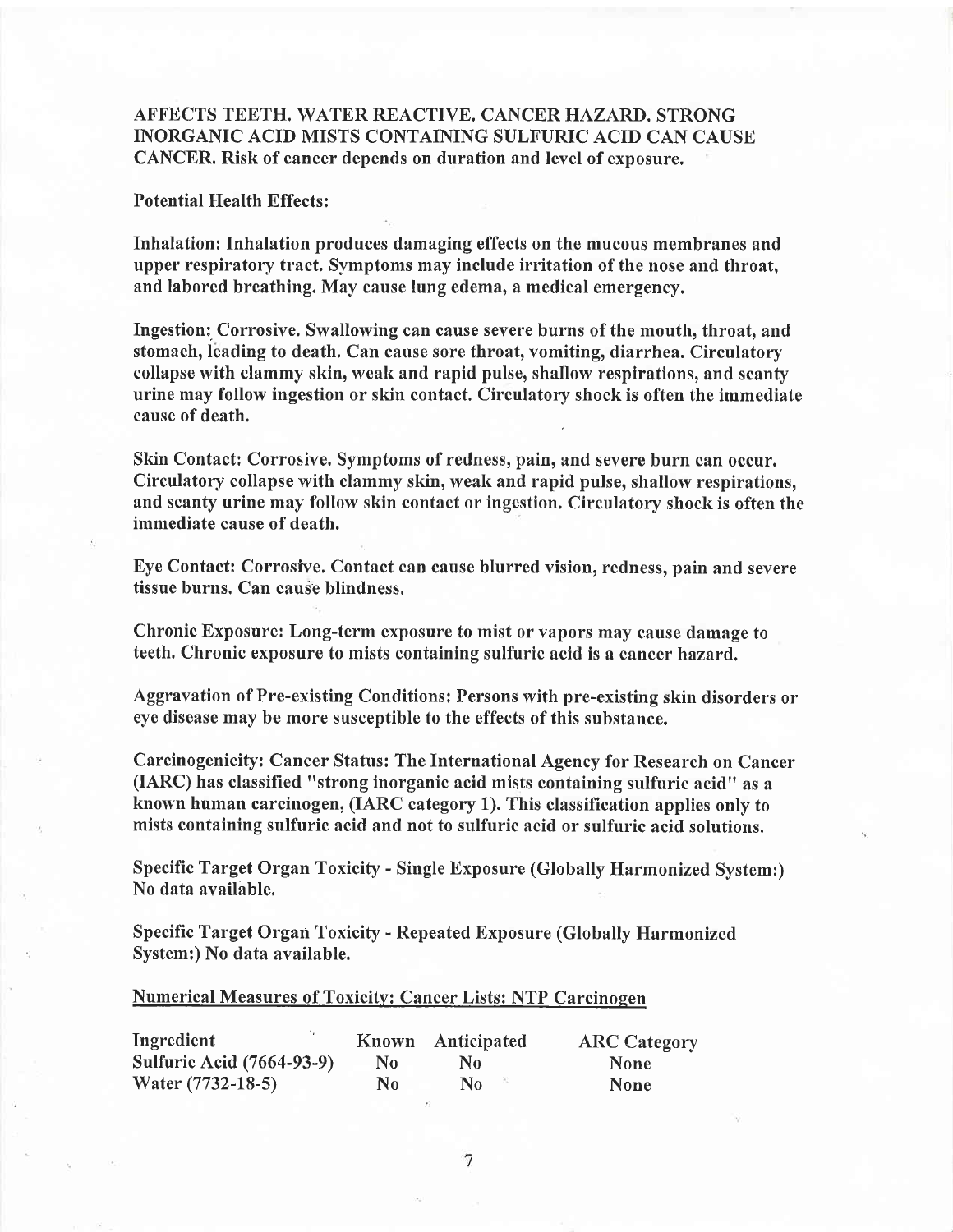Acute Toxicity:

Oral rat LD50: 2140 mg/kg; inhalation rat LC50: 510 mg/m3/2H; standard Draize, eye rabbit, 250 ug (severe) Investigated as a tumorigen, mutagen, reproductive effecter.

## 12, Ecological information

Ecotoxicity: This material is expected to be toxic to aquatic life.

LC50 Flounder 100 to 330 mg/l/48 hr aerated water / Conditions of bioassay not specified. '-

LC50 Shrimp 80 to 90 mg/l/48 hr aerated water / Conditions of bioassay not specified.

LC50 Prawn 42.5 ppm/48 hr salt water / Conditions of bioassay not specified. Persistence and Degradability: Expected to readily biodegrade.

Bioaccumulative Potential: No further relevant information available. Mobility in Soil: When released into the soil, this material may leach into groundwater.

Other adverse effects: US Regulations (CERCLA) require reporting spills and . releases to soil, water and air in excess of reportable quantities. The toll free number for the US Coast Guard National Response Center is (800) 424-8802,

#### 13. Disposal considerations

Disposal instructions: Collect and reclaim or dispose in sealed containers at licensed waste disposal site. This material and its container must be disposed of as hazardous waste, Do not allow this material to drain into sewers/water supplies. Do not contaminate ponds, waterways or ditches with chemical or used container. Neutralize and flush solution into sewer connected to wastewater treatment system in compliance with applicable laws and regulations. Dispose of contents/container in accordance with local/regional/national/international regulations.

Local disposal regulations Not available.

Hazardous waste code D002: Waste Corrosive material  $\text{pH} \leq 2$  or =>12.5, or corrosive to steel] Waste from residues / unused products Dispose of in accordance with local regulations. Empty containers or liners may retain some product residues. This material and its container must be disposed of in a safe manner (see: Disposal instructions). Taking into account local regulations the product may be disposed of as waste water after neutralisation.

Contaminated packaging: Empty containers should be taken to an approved waste handling site for recycling or disposal. Since emptied containers may retain product residue, follow label warnings even after container is emptied.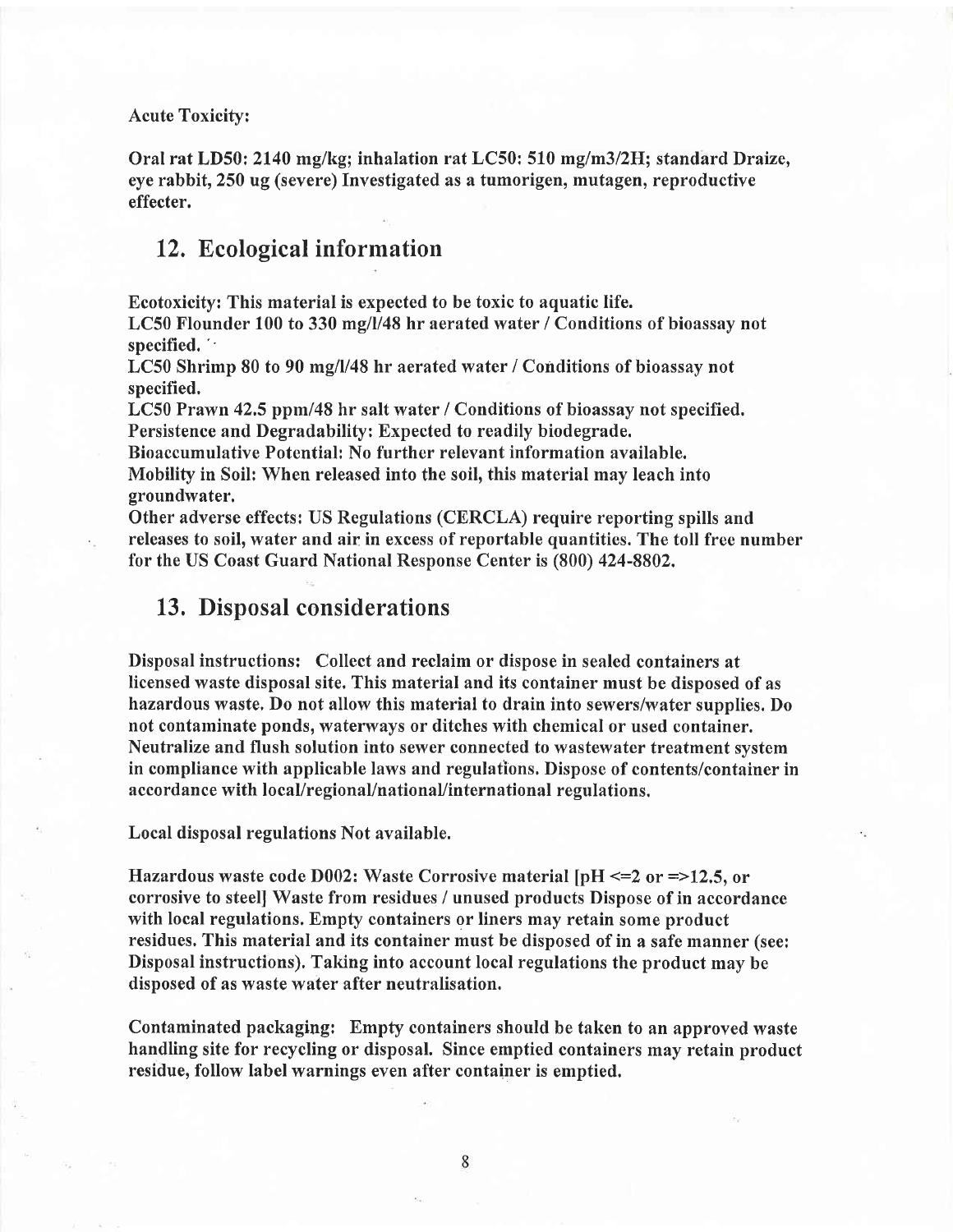## 14, Transportation Information

UN Number: UN1830

UN Proper Shipping Name: SULFURIC ACID, with more than 51% acid UN Number: UN2796

UN Proper Shipping Name: SULFURIC ACID, with not more than 51% acid Packing Group: II

#### DOT / IMDG /IATA



Land Transport ADR/RID and GGVS/GGVE (Cross Border / Domestic) Transport Hazard Class(es): 8

Maritime Transport IMDG/GGVSea Transport Hazard, Class(es): 8

Marine Pollutant: No

Air Transport ICAO-TI and IATA-DGR Transport Hazard Class(es): 8

Transport in Bulk According to Annex II of MARPOL 73/78 and the IBC Code

Special Precautions for User: Warning: Corrosive Substances

## 15. Regulatory information

US federal regulations All components are on the U.S. EPA TSCA Inventory List.

TSCA Section 12(b) Export Notification (40 CFR 707, Subpt. D) Not regulated. US. OSHA Specifically Regulated Substances (29 CFR 1910.1001-1050) Not on regulatory list. CERCLA Hazardous Substance List (40 CFR 302,4) SULFURIC ACID (CAS 7664-93-9) LISTED

Superfund Amendments and Reauthorization Act of 1986 (SARA)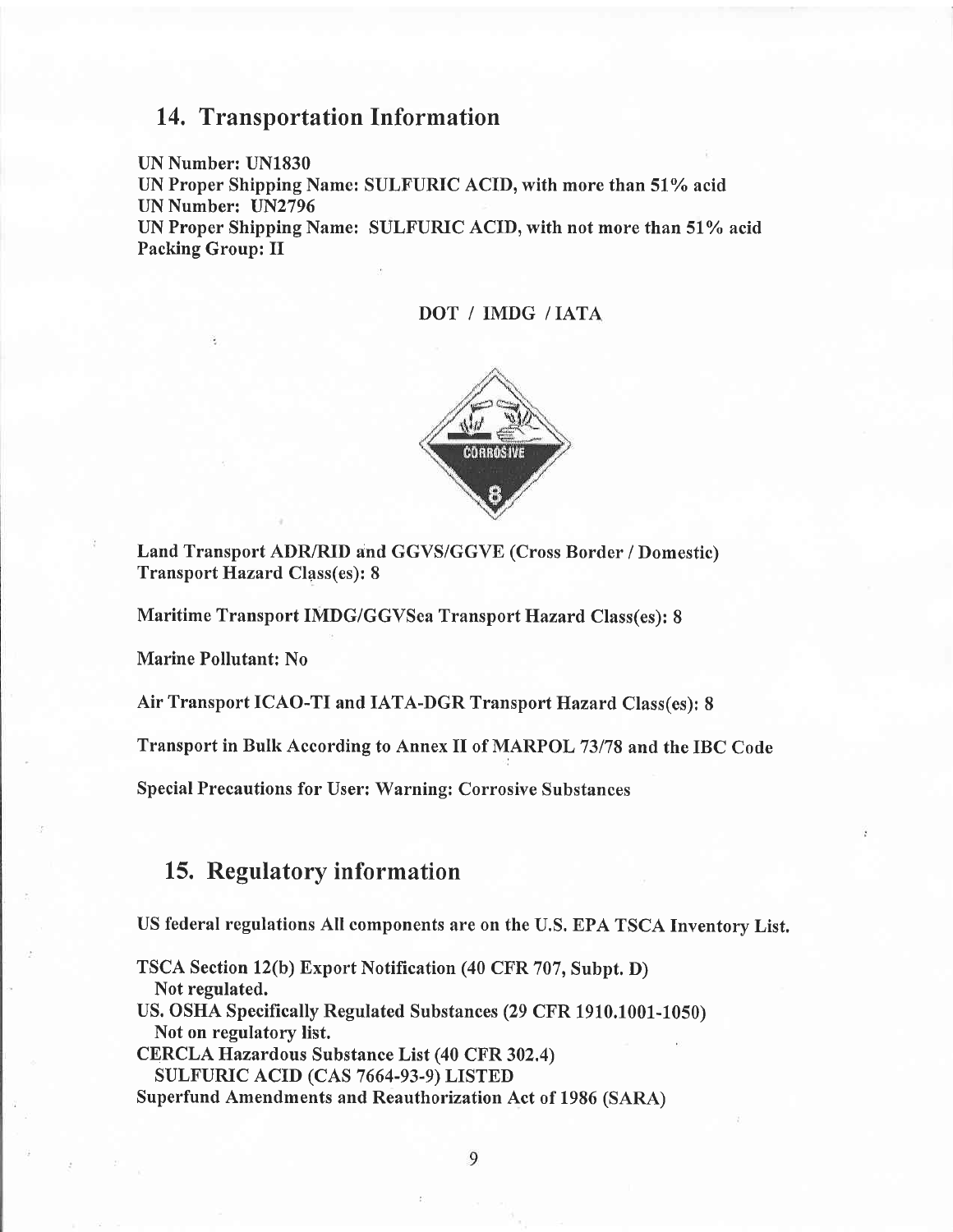Hazard, categories Immediate Hazard - Yes Delayed Hazard - Yes Fire Hazard - No Pressure Hazard - No Reactivity Hazard - No

SARA 302 Extremely hazardous substance Yes

SARA 311/312 Hazardous chemical No

Other federal regulations

Clean Air Act (CAA) Section Il2Hazardous Air Pollutants (HAPs) List Not regulated.

Clean Air Act (CAA) Section 112(r) Accidental Release Prevention (40 CFR  $68.130$ ) Not regulated.

Clean Water Act (CWA) Section  $112(r)$  (40 CFR 68.130)

Hazardous substance

Safe Drinking Water Act (SDWA)

' Drug Enforcement Administration (DEA). List2, Essential Chemicals (21 CFR  $1310.02(b)$  and  $1310.04(f)(2)$  and Chemical Code Number

SULFURIC ACID (CAS 7664-93-9) 6552

Drug Enforcement Administration (DEA). List 1 & 2 Exempt Chemical Mixtures (21 CFR 1310.12(c))

SULFURIC ACID (CAS 7664-93-9) 20 %WV

DEA Exempt Chemical Mixtures Code Number SULFURIC ACID (CAS 7664-93-9) 6552

Food and Drug Administration (FDA)

Not regulated.

US state regulations California Safe Drinking Water and Toxic Enforcement Act of 1986 (Proposition 65): This material is not known to contain any chemicals

currently listed as carcinogens or reproductive toxins.

Not regulated.

US. Massachusetts RTK - Substance List: SULFURIC ACID (CAS 7664-93-9) US. New Jersey Worker and Community Right-to-Know Act: SULFURIC ACID (cAs 7664-93-9) s00 LBS

US. Pennsylvania RTK - Hazardous Substances

SULFURIC ACID (CAS 7664-93-9)

US. Rhode Island RTK

**SULFURIC ACID (CAS 7664-93-9)** 

US - California Proposition 65 - Carcinogens & Reproductive Toxicity (CRT); Listed substance: Not listed.